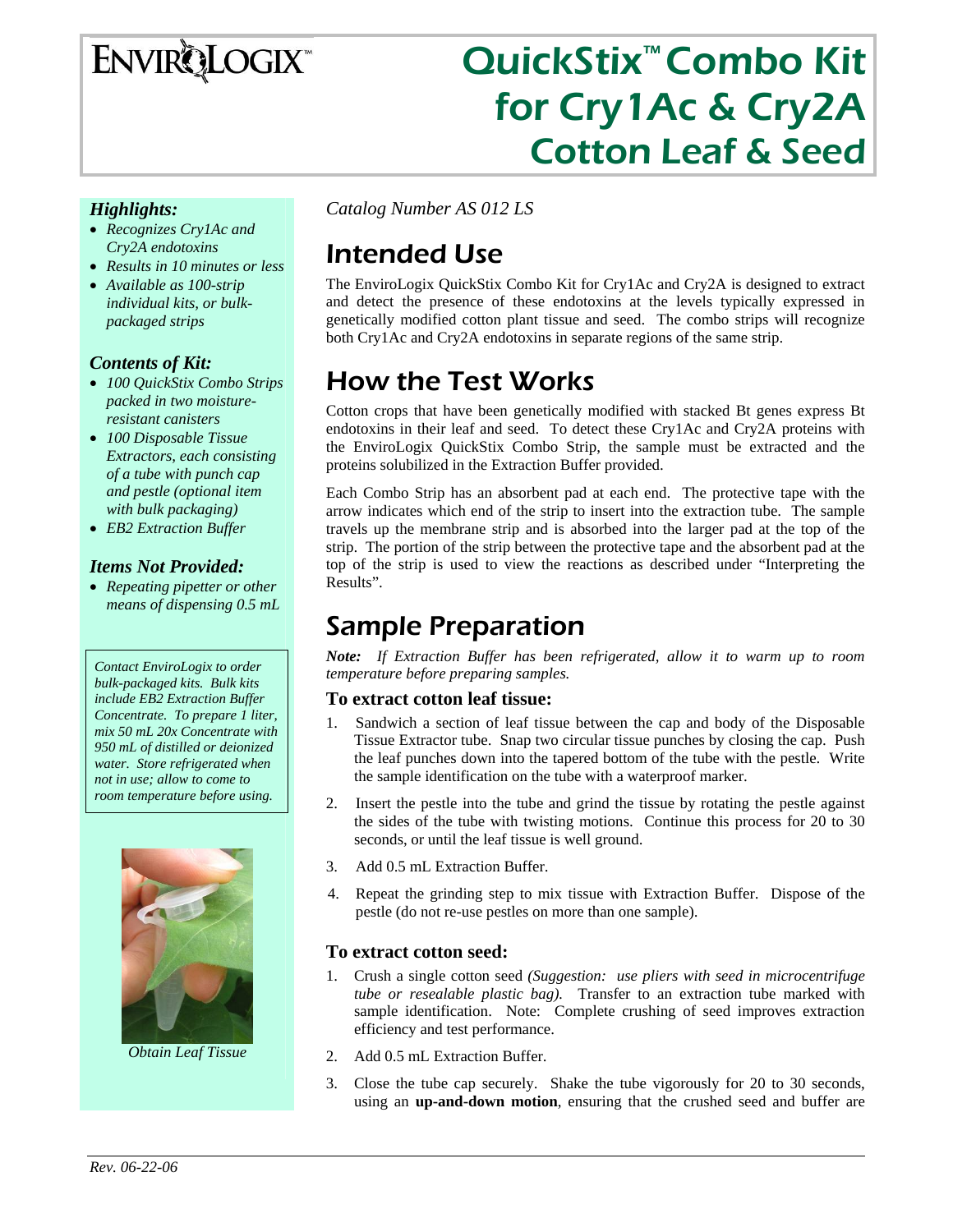#### QuickStix Combo Kit for Cry1Ac & Cry2A Cotton Leaf and Seed Page 2 of 4



*Grind Tissue* 



*Crush Seeds* 



*Extract Seed Sample* 



*Insert QuickStix* 

**well** mixed. Allow the solid material to settle to the bottom of the tube. The extract takes on a yellow to brown opaque color when the samples are prepared properly.

4. Use caution to prevent sample-to-sample cross-contamination with plant tissue, fluids, crushing equipment (*pliers*) or disposables. Be sure to use a new tube for each sample tested.

## How to Run the QuickStix Strip Test

- 1. Allow refrigerated canisters to come to room temperature before opening. Remove the Combo Strips to be used. Avoid bending the strips. Reseal the canister immediately.
- 2. Place the strip into the extraction tube. The sample will travel up the strip. Use a rack to support multiple tubes if needed.
- 3. Allow the strip to develop for 10 minutes before making final assay interpretations. Positive sample results may become obvious much more quickly.
- 4. To retain the strip, cut off and discard the bottom section of the strip covered by the arrow tape.

## Interpreting the Results

Development of the Control Line within 10 minutes indicates that the strip has functioned properly. Any strip that does not develop a Control Line should be discarded and the sample re-tested using another strip.

**One Line** – If the extract is from a negative sample, the strip will only show the Control Line. Development of the Control Line within 10 minutes indicates that the strip has functioned properly. Any strip that does not develop a Control Line should be discarded, and the sample re-tested using another strip.

**Three Lines** – If the extract is from a sample containing both Cry2A and Cry1Ac proteins, a total of three lines will appear. A Test Line for extracts containing Cry1Ac protein will appear about 5 mm below the control Line. A Test Line for extracts containing Cry2A protein will appear about 10 mm below the Control Line and approximately 5 mm below the Cry1Ac Test Line.

# *Interpretation Guide*  Control Cry1Ac Cry2A

*Any clearly discernable pink Test Line is considered positive* 

#### **Two Lines** – If the extract contains either

Cry2A or Cry1Ac proteins, the strip will develop two lines. To identify the positive Test Line, compare the strip to the Interpretation Guide. Extracts containing Cry1Ac protein will exhibit a Test Line about 5 mm below the Control Line; extracts containing Cry2A protein will exhibit a Test Line about 10 mm below the Control Line.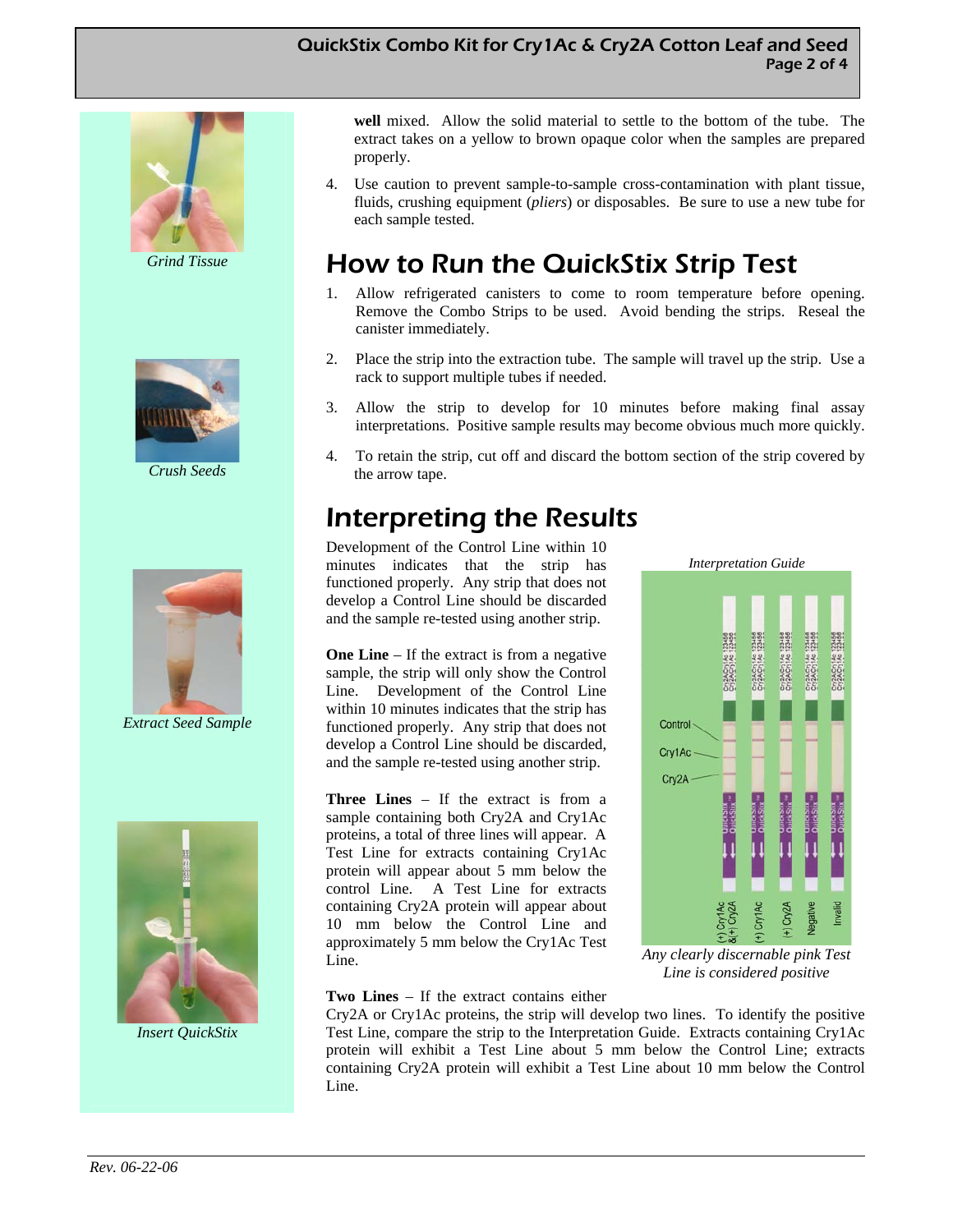#### *Canola varieties tested:*

- *Roundup Ready®*
- *LibertyLink®*

#### *Corn varieties tested:*

- *LibertyLink T25*
- *StarLink®*
- *Roundup Ready (Event GA21)*
- *Roundup Ready (Event NK603)*
- *YieldGard Rootworm (MON 863)*
- *Herculex™ I*

#### *Cotton varieties tested:*

- *Bromoxynil resistant*
- *LibertyLink*
- *Roundup Ready*

#### *Soybean varieties tested:*

- *LibertyLink*
- *Roundup Ready*

#### *Sugarbeet varieties tested:*

- *LibertyLink*
- *Roundup Ready*

#### *Wheat varieties tested:*

• *Cyanamide Hydratase*



## Kit Storage

This QuickStix Kit can be stored at room temperature, or refrigerated for a longer shelf life. Note the shelf life on the kit box for each storage temperature. The kit may be used in field applications; however, prolonged exposure to high temperatures may adversely affect the test results. Do not open the desiccated canister until ready to use the test strips.

## Cross-reactivity

The EnviroLogix QuickStix Combo Kit for Cry1Ac and Cry2A *does not* recognize any of the biotechnology enhanced crops listed at the left.

The EnviroLogix QuickStix Combo Kit for Cry1Ac and Cry2A *does* recognize the following biotechnology enhanced crops containing the biotechnology proteins Cry1Ab, Cry1Ac, or Cry2A and WILL cause a positive result in this assay:

*Corn* 

- *YieldGard® Corn Borer (Bt11, MON810)*
- *Knockout®/NatureGard® (Bt176) in leaf but not seed*
- *YieldGard Rootworm (MON 863) stacked with YieldGard Corn Borer (MON810)*

#### Non-Specific Interferences

The performance of EnviroLogix QuickStix Combo Kit for Cry1Ac and Cry2A when testing leaf or seed samples will not be adversely affected by the presence of leaf or seed from the following non-transgenic crops:

Barley, canola, corn, rice, sorghum, soybean, sugarbeet, or wheat.

## Precautions and Notes

- This kit is designed for screening for presence or absence only and is not meant to be quantitative.
- As with all tests, it is recommended that results be confirmed with an alternate method if necessary.
- The assay has been optimized using the protocol and buffer provided in the kit. Deviation from this protocol may invalidate the results of the test.
- The results generated through the proper use of this kit reflect the condition of the working sample directly tested. Extrapolation as to the condition of the originating lot from which the working sample was derived should be based on sound sampling procedures and statistical calculations which address random sampling effects, non-random seed lot sampling effects, and assay system uncertainty. A negative result obtained when properly testing the working sample does not necessarily mean the originating lot is entirely negative for the analyte or protein in question.
- A negative result with this kit does not mean that the sampled tissue has not been otherwise genetically modified.
- Warning: a strong positive result may safely be interpreted in as little as 2 minutes after sample addition. It is not safe, however, to conclude that a sample is negative before a full 10 minutes has elapsed, as a weak positive sample may require the full 10 minutes for a distinct Test Line to appear.
- Protect all components from hot or cold extremes of temperature when not in use. Do not leave in direct sunlight or in vehicle.